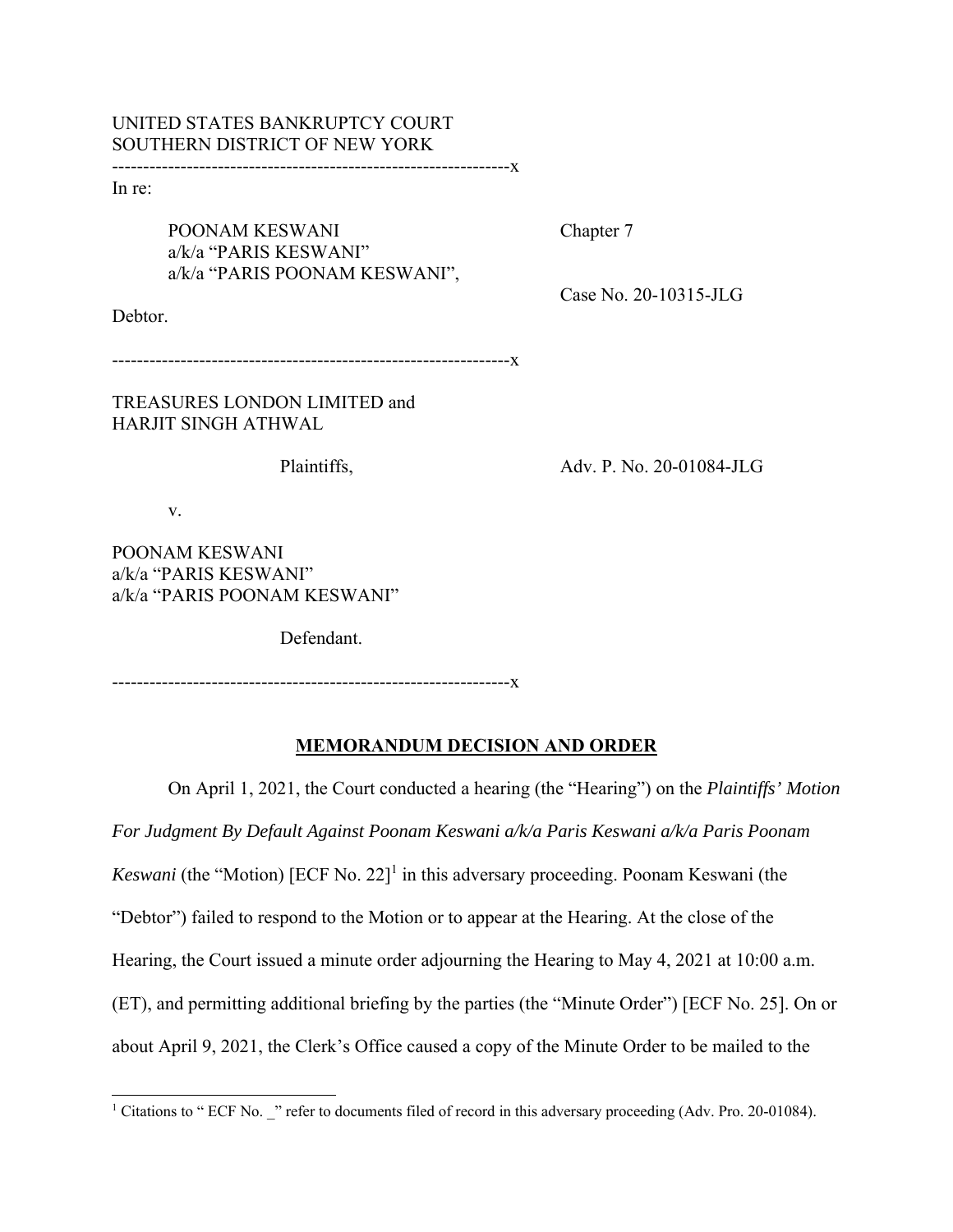*pro se* Debtor at the address set forth in the Debtor's chapter 7 bankruptcy petition: 50 Riverside Blvd., Apartment 10N, New York, NY 10069-0242 (the "Petition Address") [ECF No. 26]. On or about April 13, 2021, the Debtor informally notified Chambers by telephone that her mailing address is now 610 Fifth Avenue, Unit 5314, New York, NY 10185 (the "New Address"). Thereafter, the Clerk's Office added that address to its database.

On or about April 19, 2021, the Court received a copy of the Minute Order from the Debtor containing the hand written notation "REJECTED" on the face of the order. [ECF No.28] The Court understands that the Debtor contends that notice of the Minute Order to her is defective because the Minute Order was not mailed to her at the New Address. The Court finds no merit to that assertion. Rule  $4002(a)(5)$  of the Federal Rules of Bankruptcy Procedure states that "[i]n addition to the duties prescribed by the [Bankruptcy] Code and rules, the debtor shall . . . file a statement of any change of the debtor's address." Strict adherence to the rule is required because "Trustees, the court, and others, must be able to rely on the information included within the docket." *In re Denman*, 565 B.R. 401, 403 (Bankr. W.D. Mich. 2017). The Court mailed the Minute Order to the Debtor at the Petition Address. Until such time as the Debtor complies with Rule  $4005(a)(5)$ , the Court and parties in interest are permitted to rely on the Petition as accurately reflecting the Debtor's address. *Id.* ("Although it would not be surprising to learn that the addresses where the Plaintiff served the Defendant were stale, the court should not speculate or conclude that service on a debtor at the address on the court's own records is defective.").